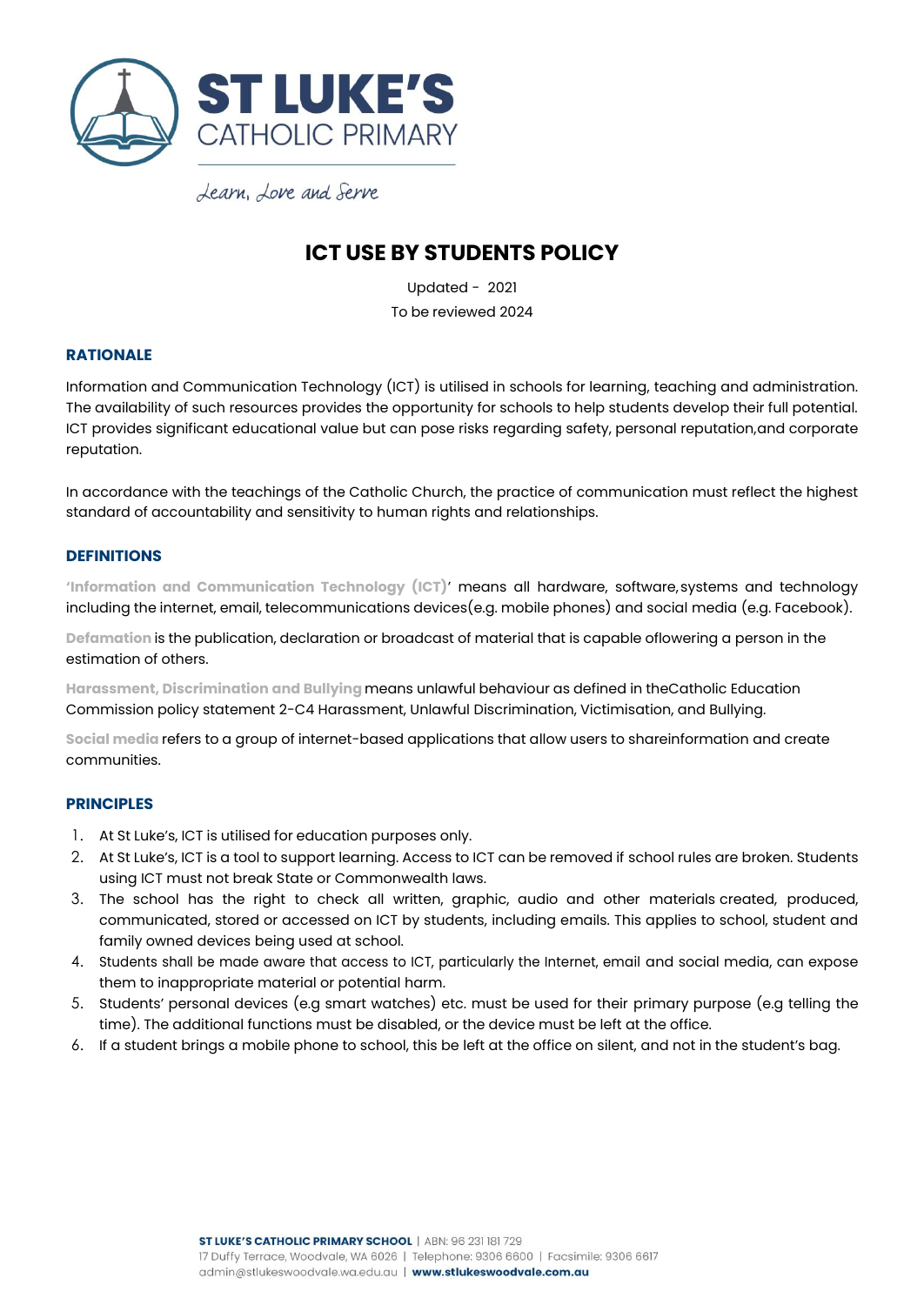

## **STUDENT ACCEPTABLE USE POLICY YEAR K – 2**

*Students understand that at St Luke's, ICT is utilised to support learning. Inappropriate or***unlawful use of ICT will result in a loss of access to digital devices.**

- 1. Students shall obey all of the school rules regarding ICT and take good care of all equipment. This may include, but is not limited to: walking while transporting the device, carrying the device with two hands, using the device with clean hands, replacing the cover when finished with the device, returning it to the charging location.
- 2. Students shall only use the applications recommended by their teacher during school time. Students will not access other applications during school time or bring any applications from home to install on school devices. Students will not access applications installed on student or parent owned devices, other than those recommended by the teacher, duringschool time.
- 3. Students shall go only to sites on the internet that a teacher has said they can use. If students find anything on the internet that makes them uncomfortable or unsure they shallimmediately inform their teacher or another adult.
- 4. Students shall not send any messages. Everything a student writes on their device or through the internet shall be their best work that they would be proud to show to their parents. A student will not use the internet with the intention to annoy, bully or frighten anyone.
- 5. People who put information on the internet for students to read, own that information. If students use anything from the internet in their own work, they must check with their teacher before they copy it to make sure they have the owner's permission to copy it.
- 6. Students shall never tell anyone over the internet their name, address, telephone numberor any other private information. Students shall not send their photograph to anyone without checking with their teacher and having a permission note from their parents*.* Students shall not share any other student's private information with others*.*

See the full St Luke's ICT Student Usage Policy on our school website: <https://www.stlukeswoodvale.wa.edu.au/policies-and-handbooks>

I have read and understand all the information given and agree to follow these guidelines.

| <b>STUDENT NAME</b>       |              |
|---------------------------|--------------|
| <b>YEAR</b>               | <b>CLASS</b> |
| <b>PARENT'S SIGNATURE</b> | <b>DATE</b>  |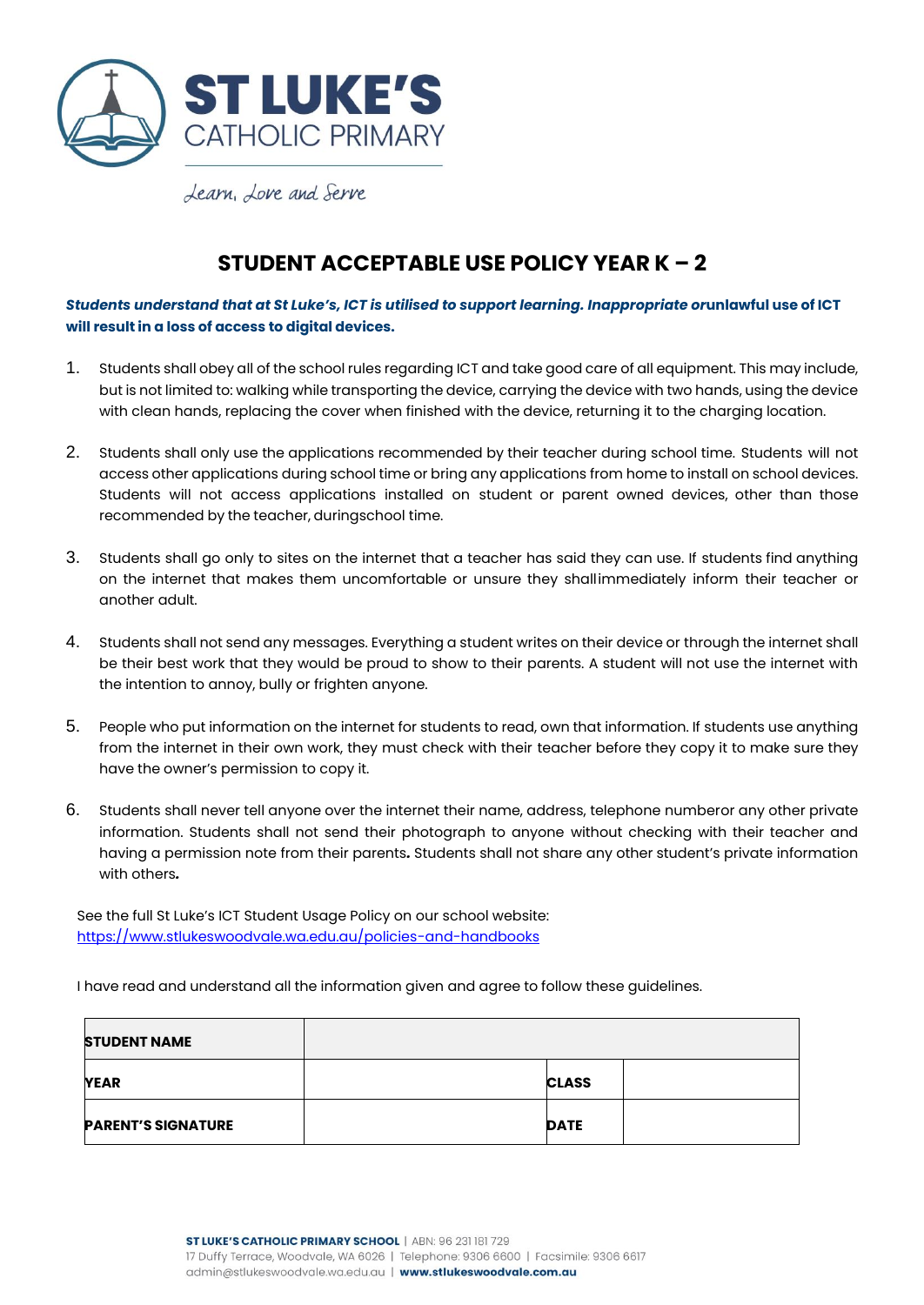

# **STUDENT ACCEPTABLE USE POLICY YEAR 3**

## *Students understand that at St Luke's, ICT is utilised to support learning. Inappropriate orunlawful use of ICT will result in a loss of access to digital devices.*

## **Parent/Guardian Declaration**

I understand and agree to the following conditions of my child receiving an iPad:

- 1. The iPad provided on loan to my child will at all times remain the property of the schooland must be returned at any time when requested.
- 2. My child will be able to access the internet using the iPad and connecting to any Wi-Fihotspot or access point.
- 3. Whilst the school will take reasonable precautions to prevent access to unsuitable material on the internet through the school Wi-Fi network, it cannot guarantee to preventor monitor access to unsuitable material.
- 4. Since the iPad is a school-owned device, students are expected to comply at all times with the terms and conditions of the current school policies which apply to the appropriate use and care of technology. If your child breaches the iPad agreement andin class policies, they will have their iPad confiscated for a duration of time and the parent will be contacted.
- 5. The iPad will be provided to students with the applications (Apps) installed. Students arenot permitted to download additional Apps.
- 6. In the event that my child's iPad or accessories are *intentionally* damaged by the student I understand that I may be responsible for the cost of repair or replacement.
- 7. I will encourage my child to meet the requirements of the student declaration, and I willsupport the school by overseeing the correct use of the iPad.

### **Student Declaration**

I understand and agree to the following conditions of receiving an iPad:

- 1. I will follow all teacher directions including when to use the iPad.
- 2. I will ensure my work is placed onto OneDrive to ensure it is secure
- 3. I will seek permission from the teacher and people being photographed or recorded before using the camera and audio recording functions.
- 4. I will not use the iPad to publish or share photographs, video or audio to any online network unless permission is given by people photographed or recorded and the school.
- 5. I will not mistreat the iPad or another student's iPad in any way, or apply graffiti of any
- 6. kind to the iPad, the iPad cover or iPad accessories.
- 7. I will not lend the iPad to another student or give them the Passcode to the iPad.
- 8. I will keep the iPad secure and not leave it in such a place that it is likely to be damaged.
- 9. I will keep the iPad dry and away from rain and water and from food and drink.
- 10. I will not use the iPad to create or access inappropriate content.
- 11. I will promptly report any loss, damage or fault with the iPad to the school.
- 12. The barcode on the back of the iPad is not to be removed from the iPad at anytime.
- 13. I understand that if I fail to meet these conditions, the iPad may be removed from me for a period of time or even permanently.

*Inappropriate use of school ICT services or deliberate breaches of the conditions of the Student ICT Use agreement may result in access restrictions to ICT facilities for the student(s) involved and result in discipline by school administration.*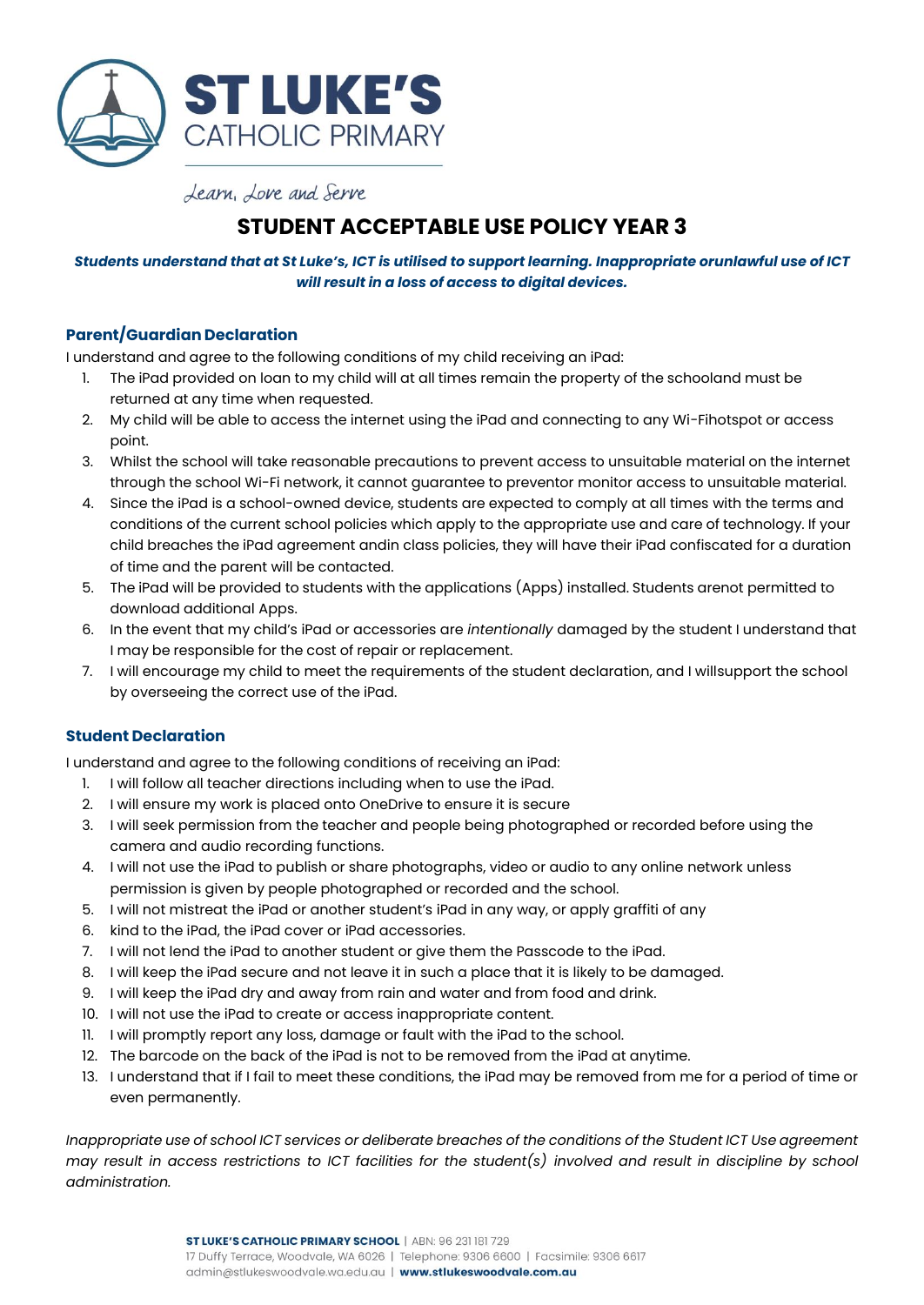

# **Year 3 iPad Use Agreement 2021**

See the full St Luke's ICT Student Usage Policy on our school website:

<https://www.stlukeswoodvale.wa.edu.au/policies-and-handbooks>

I have read and understand all the information given and agree to follow these guidelines.(Student and Parent to complete below)

| <b>STUDENT NAME</b>        |              |  |
|----------------------------|--------------|--|
| <b>YEAR</b>                | <b>CLASS</b> |  |
| <b>STUDENT'S SIGNATURE</b> | <b>DATE</b>  |  |
| <b>PARENT'S SIGNATURE</b>  | <b>DATE</b>  |  |

Please sign this agreement form to indicate your support of the Information and Communication Policy for the use of the Internet and school equipment for St Luke's Catholic Primary.

Please return this page to your teacher to be kept on file.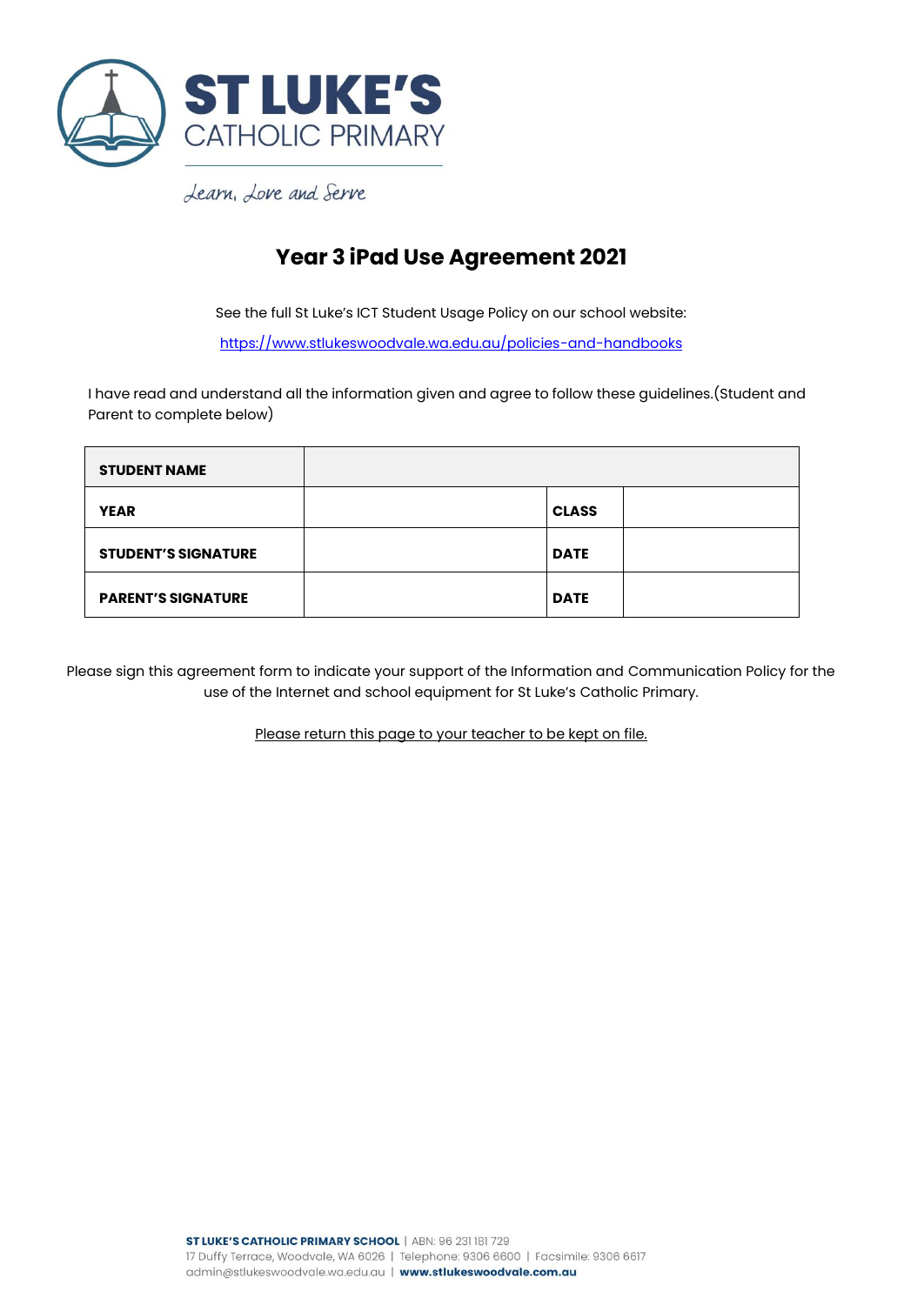

## **STUDENT ACCEPTABLE USE POLICY YEAR 4 – 6**

Students understand that at St Luke's, ICT is utilised to support learning. Inappropriate or unlawful use of ICT will result in a loss of access to digital devices.

St Luke's Primary School is committed to ensuring that all students are aware of standards for the use of ICT within the school environment. This agreement relates specifically to the school's BYOD 1:1 iPad program.

The school has identified acceptable and unacceptable use of ICT and is committed to regularly updating this policy. The following procedures outline the commitment the students will make to the school when using ICT.

## **Acceptable Use of my iPad**

I will

- bring my iPad to school each day fully charged and ready to assist me with my learning
- leave the iPad charger at home
- Ensure that their iPad is password/code locked
- take care at all times with my iPad including keeping it closed and walking carefully when carrying it
- keep my iPad inside my school bag to and from school
- maintain the Catholic Ethos of St Luke's Catholic Primary School if choosing to install backgrounds or wallpapers.
- seek the teacher's permission before sending any form of electronic messaging
- use Teams messaging for school purposes only
- regularly update and maintain storage levels
- use device for my sole usage and purpose, hence, not loan my device to another student without permission by the teacher
- iPads and covers must remain free of any writing, drawing, stickers or labels except for name tags
- keep food and drinks away from my iPad
- immediately report any breakages and accidents that occur at school with my iPad so that a staff member can notify my parents.

I understand that the Internet is a public place and I must learn how to become a responsible digital citizen.

### **Unacceptable Use**

I will not

- be careless with what I put on the Internet because it becomes part of my digital footprint forever
- download any apps at school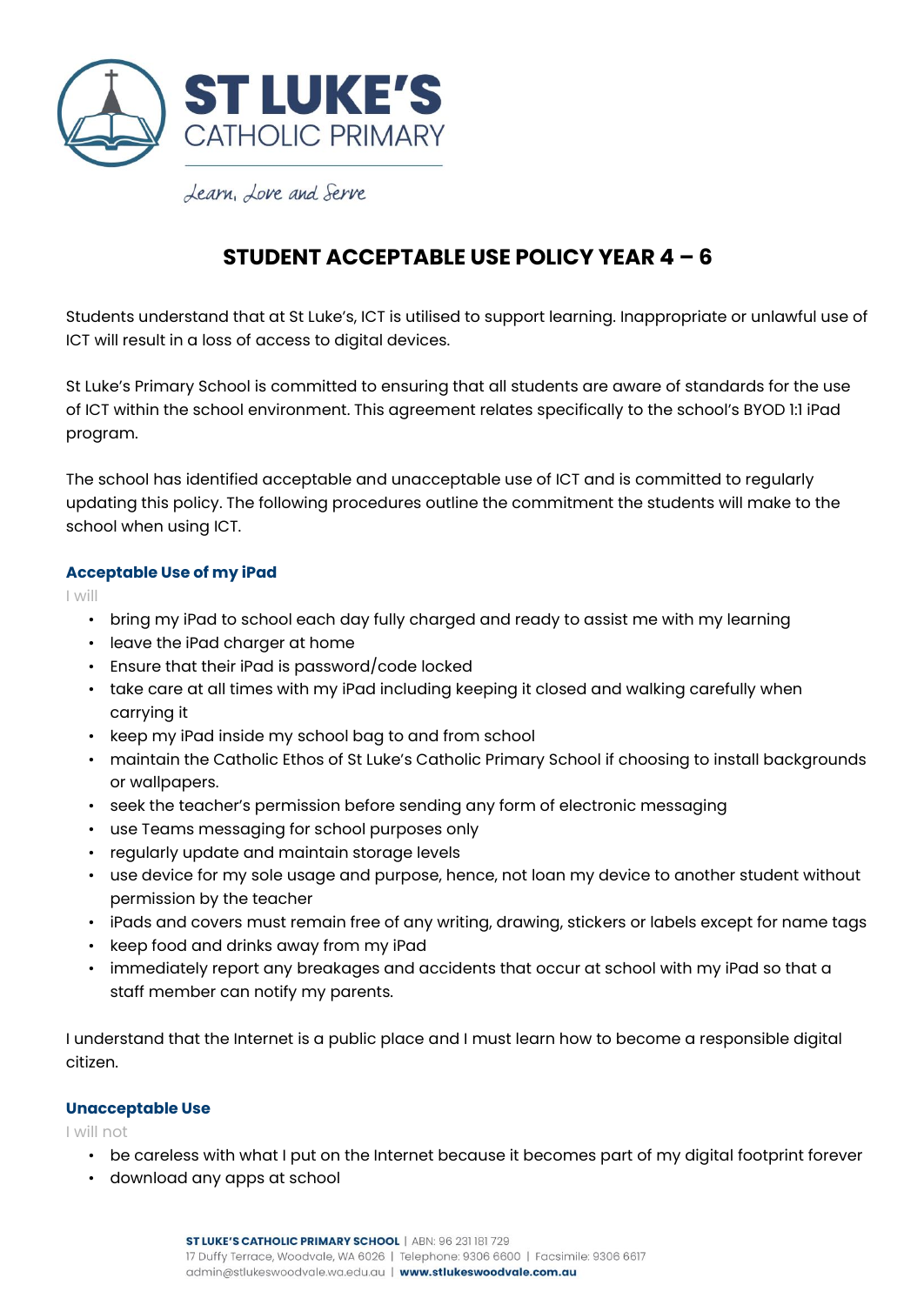

- use another person's password and I will keep my passwords private
- share my personal information such as my name, address, phone number on the internet
- look at anything that is inappropriate and if I do see something that is inappropriate, I will tell an adult rather than share it with another student
- visit any app, site or download any information that has not been approved by the teacher
- plagiarise by using other person's information without acknowledging their intellectual property
- access Social Media Platforms that are not regulated for classroom use by the teacher.
- say anything online that I would not say face-to-face to someone
- engage in messaging that is negative or get involved in anything that make me feel scared or uncomfortable
- use online names which are offensive
- put photos of myself or others on the Internet without permission.

When the student leaves the school or graduates from Year 6 all data will be erased from the device and St Luke's Catholic Primary School will not be held responsible for any loss of personal data.

## **If there is a breach of procedures, I acknowledge that the school has the right to:**

- initiate consequences of negative and/or inappropriate use
- confiscate my iPad and notify my parents.
- seek legal advice where required.

### **Loss or Damage:**

In the event of loss or damage, students must immediately report the incident to their teacher and parent. The classroom teacher will then fill out an iPad Incident Report form with input by the student/s involved.

Parent/Guardian of the student will be notified and responsible for the repair/replacement of the damaged or lost iPad promptly in order for your child to fully participate in the learning activities ensuring minimal disruption to your child's learning. All iPads are to be fully insured.

### **Social Media**

Any issues regarding the students' use of Social Media outside of school hours is not the responsibility of St Luke's Catholic Primary School. Parents are encouraged to refer to esafety.gov.au for support in this matter.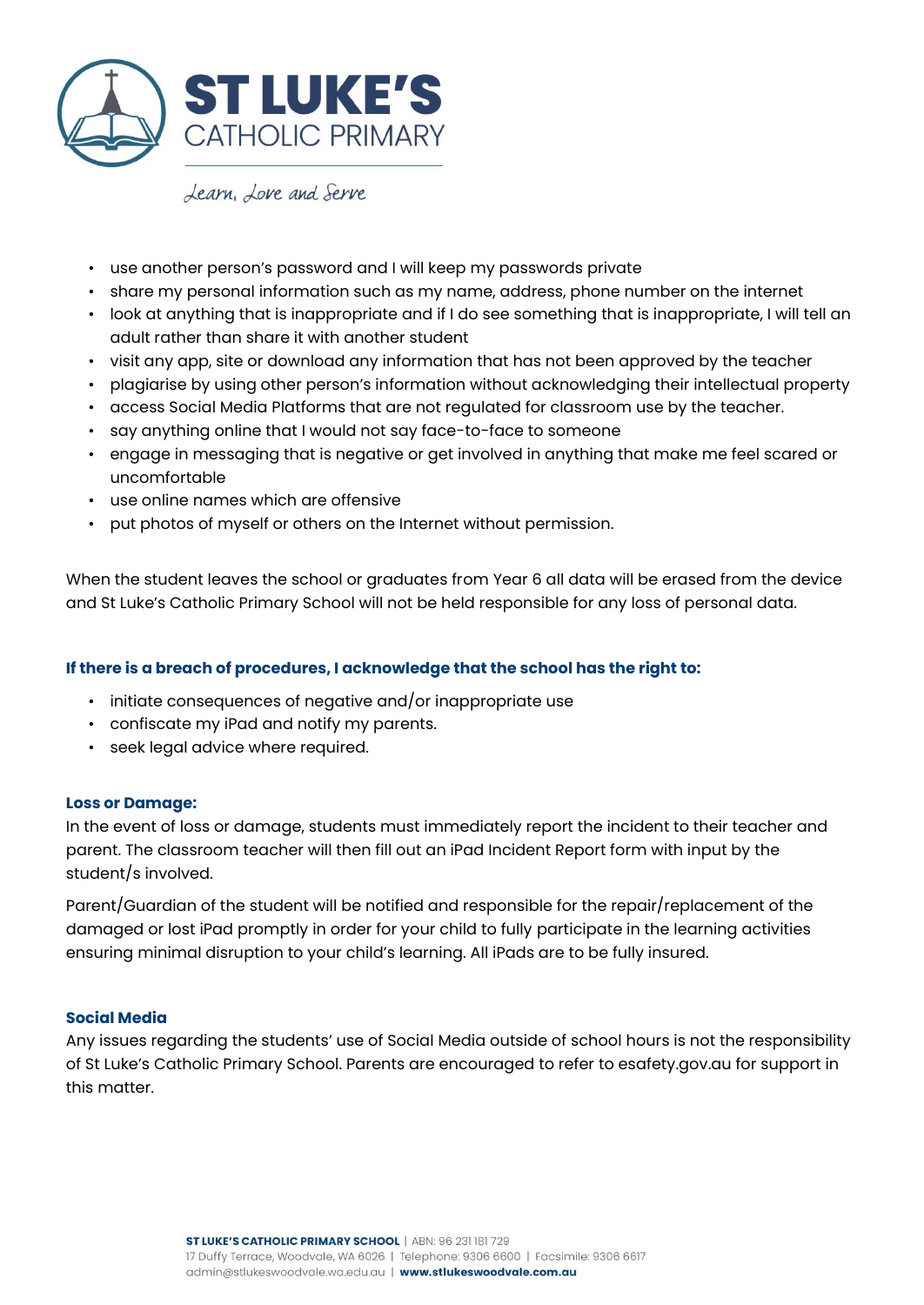

# **Year 4-6 BYOD iPad Use Agreement 2021**

See the full St Luke's ICT Student Usage Policy on our school website: <https://www.stlukeswoodvale.wa.edu.au/policies-and-handbooks>

I have read and understood all of the information given and agree to follow these procedures. I have read and discussed this agreement with my parent(s); and acceptthe terms by which I shall use my iPad at St Luke's Catholic Primary School.

| <b>STUDENT NAME</b>        |              |  |
|----------------------------|--------------|--|
| <b>YEAR</b>                | <b>CLASS</b> |  |
| <b>STUDENT'S SIGNATURE</b> | <b>DATE</b>  |  |

I support the school in the use of computers for educational purposes and agree to discuss appropriate uses of the Internet with my child. I acknowledge that any breach ofthis policy will be directed to the Assistant Principals and I will be notified of the course of action that will follow.

I agree to safeguard passwords and ensure that my child's iPad is adequately insured against theft, loss and accidental/deliberate damage.

I give permission for the class teacher or ICT coordinator to enrol my child's iPad into theSt Luke's Mobile Device Management Program in order to manage my child's device whilst at school.

| <b>PARENT'S SIGNATURE</b> |  | <b>ATE</b> |  |
|---------------------------|--|------------|--|
|---------------------------|--|------------|--|

Please sign this agreement form to indicate your support of the Information and Communication Policy for the use of the Internet and school equipment for St Luke'sCatholic Primary School.

### Please return this page to your teacher to be kept on file.